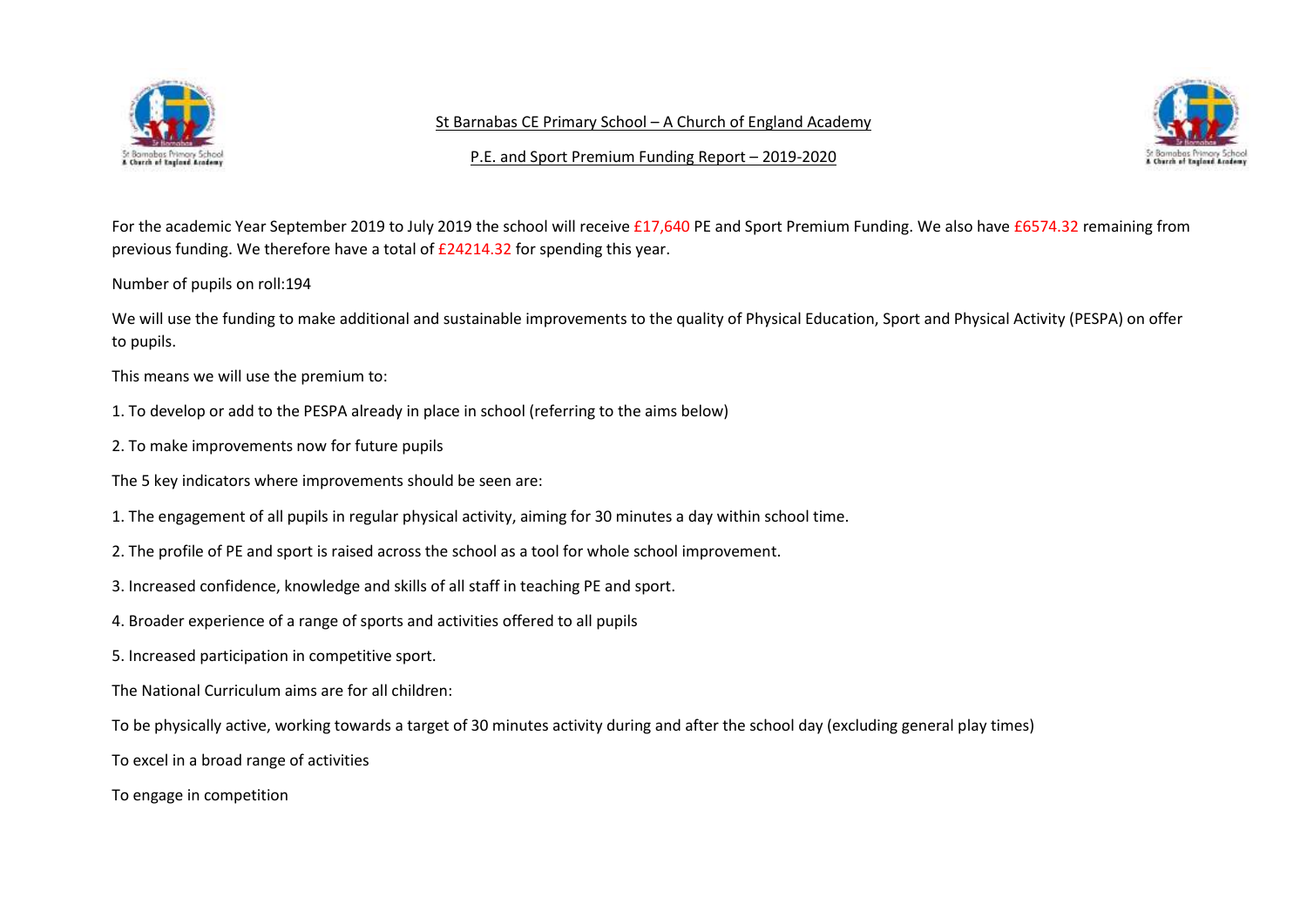|  | Key achievements in academic Year 2018-2019: | Areas for further improvement: |
|--|----------------------------------------------|--------------------------------|
|--|----------------------------------------------|--------------------------------|

To lead healthy lifestyles.

We aim to meet the curriculum expectations with the help of the Sport Premium Funding by providing: - A more inclusive curriculum - A growth in traditional and alternative sports - Improvements in our partnership work with other schools - Creating links with other subjects that contribute to pupils' overall achievement and their greater social, spiritual, moral and cultural skills

2019-2020 Meeting national curriculum requirements for swimming and water safety

\*Children will attend sessions in Autumn Term 2019 and then use Sports Premium Funding for Summer Term 2020 sessions\*

| <b>NC Swimming Requirement</b>                                                                        | Number of  | % of pupils achieving            |
|-------------------------------------------------------------------------------------------------------|------------|----------------------------------|
|                                                                                                       | pupils out |                                  |
|                                                                                                       | 0f         |                                  |
| What percentage of your current Year 6 cohort swim competently, confidently and proficiently over a   | /30        | %                                |
| distance of at least 25 metres? N.B. Even though your children may swim in another year please report |            |                                  |
| on their attainment on leaving primary school.                                                        |            |                                  |
|                                                                                                       |            |                                  |
| What percentage of your Year 6 cohort use a range of strokes effectively [for example, front crawl,   | /30        | %                                |
| backstroke and breaststroke]?                                                                         |            |                                  |
| What percentage of your Year 6 cohort perform safe self-rescue in different water-<br>based           | /30        | %                                |
| situations?                                                                                           |            |                                  |
|                                                                                                       |            |                                  |
|                                                                                                       |            |                                  |
| Schools can choose to use the Primary PE and Sport Premium to provide additional provision for        | <b>Yes</b> | Year 3 children have attended a  |
| swimming but this must be for activity over and above the national curriculum requirements. Have you  |            | further term of swimming on      |
| used it in this way?                                                                                  |            | top of the Autumn term 18        |
|                                                                                                       |            | swimming sessions.               |
|                                                                                                       |            | All children in UKS2 who did not |
|                                                                                                       |            | meet current NC requirements     |
|                                                                                                       |            | attended this also.              |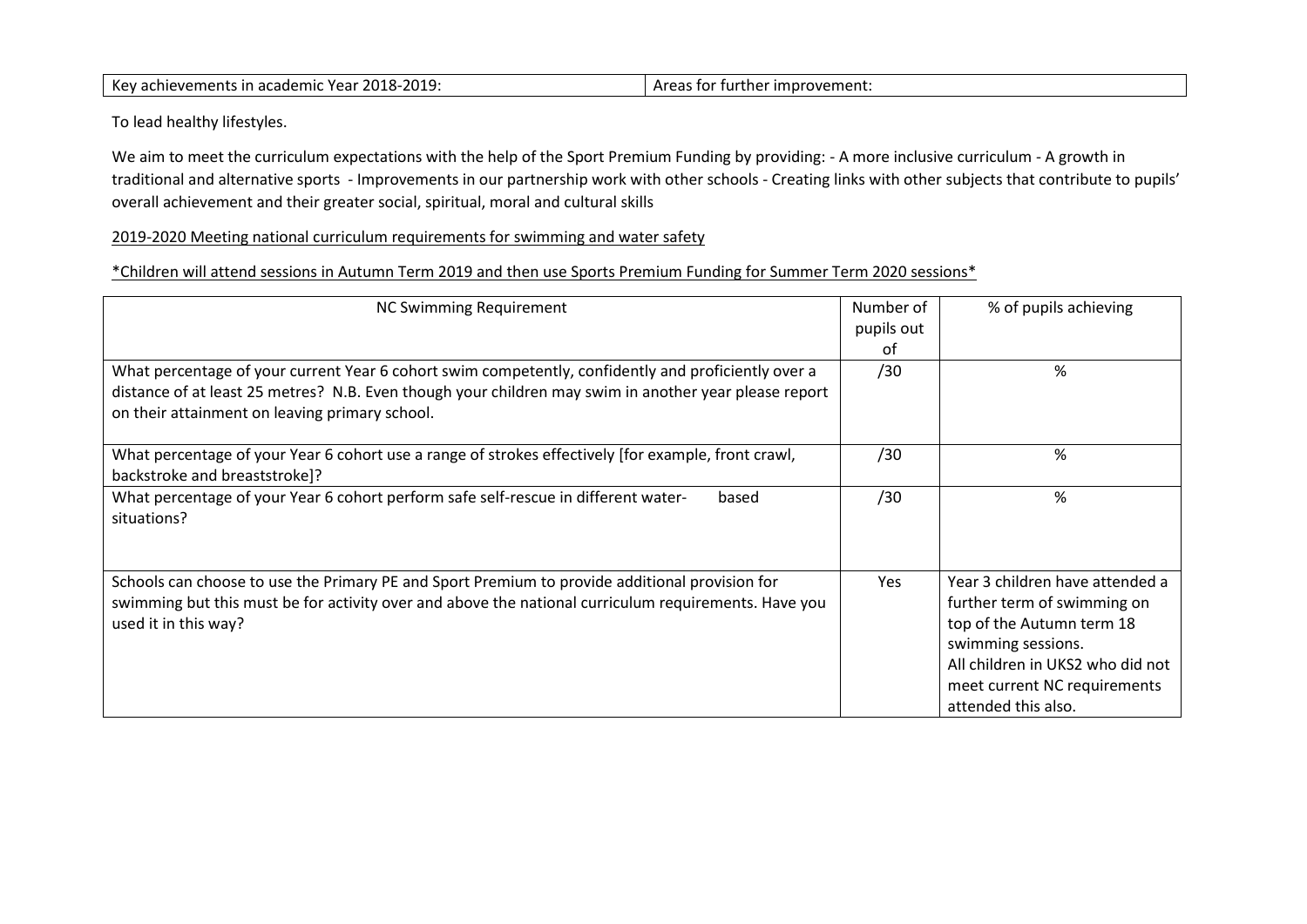| Gold Sports Mark award was achieved for a second year running                 | Become an 'active school' incorporating activity into all timetabled lessons, |
|-------------------------------------------------------------------------------|-------------------------------------------------------------------------------|
| 32 cluster and school games competitions were entered throughout the          | producing heatmaps for all timetables to improve activity levels within       |
| year                                                                          | lessons.                                                                      |
| 21 different types of sports were included                                    | Introduce new ideas to achieve the recommended 30 minutes a day of            |
| Every year group took part in an inter-school competition, involving 187      | activity by providing more CPD for welfare staff.                             |
| children                                                                      | Improve the notion of Personal challenge within PE lessons and                |
| 100% of the school all 'groups' were catered for and involved within          | competitions                                                                  |
| competitions.                                                                 | Increase the opportunities for children to lead during PE lessons             |
| The 1K a day initiative continued through lunctime, undertaken by welfare     | Continue to enhance the opportunities for our less active and other           |
| staff, to enable all children to be physically active every day:              | targeted groups such as less active, pupil premium and SEN children.          |
| 100% of children took part in the 1K a day.                                   | Work towards every year group to have the expertise of a coach.               |
| 26% of our children were engaged in leading and managing activities e.g.      | Continue to provide opportunities for non-traditional sports and              |
| Sports leaders, Playtime leaders and Young Sports Ambassadors.                | inspirational sessions for all.                                               |
| The school football, netball, cricket and rounders team played matches for    |                                                                               |
| their DPSSA league throughout the school year.                                |                                                                               |
| A specialist gymnastics and dance teacher came into school to inspire the     |                                                                               |
| whole school and to work with the whole school on gymnastics (dance           |                                                                               |
| postponed until October 19)                                                   |                                                                               |
| Variuos year groups experienced the expertise of coaches e.g. blocks of       |                                                                               |
| orienteering, football, multi-skills, sportshall athletics, high 5's netball, |                                                                               |
| archery, tri-golf and gymnastics in order to provide CPD for staff and high   |                                                                               |
| quality teaching for pupils                                                   |                                                                               |
| A coach came in to train Year 5 and 6 in play leading to work on both KS1     |                                                                               |
| And KS2 yards.                                                                |                                                                               |
| Staff were coached by a gymnastics and dance specialist lead teacher.         |                                                                               |
| Various inter-house sports events were led by the sports leaders which        |                                                                               |
| involved all of the school and was an opportunity for competition for all     |                                                                               |
| abilities.                                                                    |                                                                               |
| Free after school sports places were offered to Pupil Premium children.       |                                                                               |
| Swimming sessions were provided for those children in Year 4,5 and 6 who      |                                                                               |
| were not meeting the NC requirements as stated above.                         |                                                                               |
| Competitions were regularly published via twitter and school dojo.            |                                                                               |
| Links were created and maintained with 5 local sports clubs.                  |                                                                               |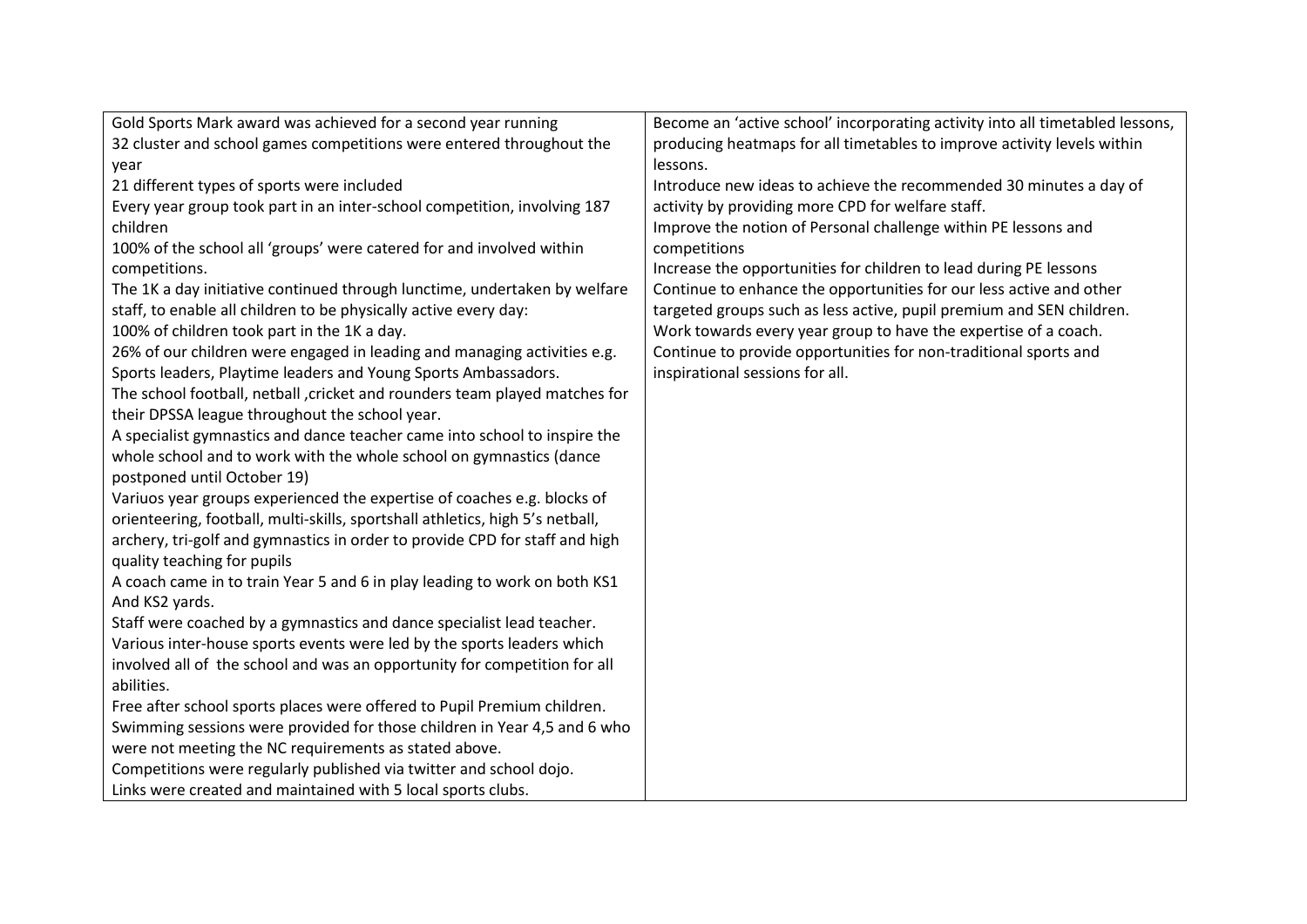| Key indicator 1: The engagement of all pupils in regular physical activity – Chief Medical Officer guidelines recommend                                                                                                                          | Percentage of total |                      |                                             |
|--------------------------------------------------------------------------------------------------------------------------------------------------------------------------------------------------------------------------------------------------|---------------------|----------------------|---------------------------------------------|
| that primary school children undertake at least 30 minutes of physical activity a day in school                                                                                                                                                  | allocation:         |                      |                                             |
|                                                                                                                                                                                                                                                  |                     |                      |                                             |
| School focus with clarity on<br>School focus with clarity on   Actions to achieve:   Funding allocated:<br>  We won various sporting competitions and leagues including the DPSSA<br>  intended impact on pupils:   Athletics and Cross Country. |                     | Evidence and impact: | Sustainability and suggested<br>next steps: |
|                                                                                                                                                                                                                                                  |                     |                      |                                             |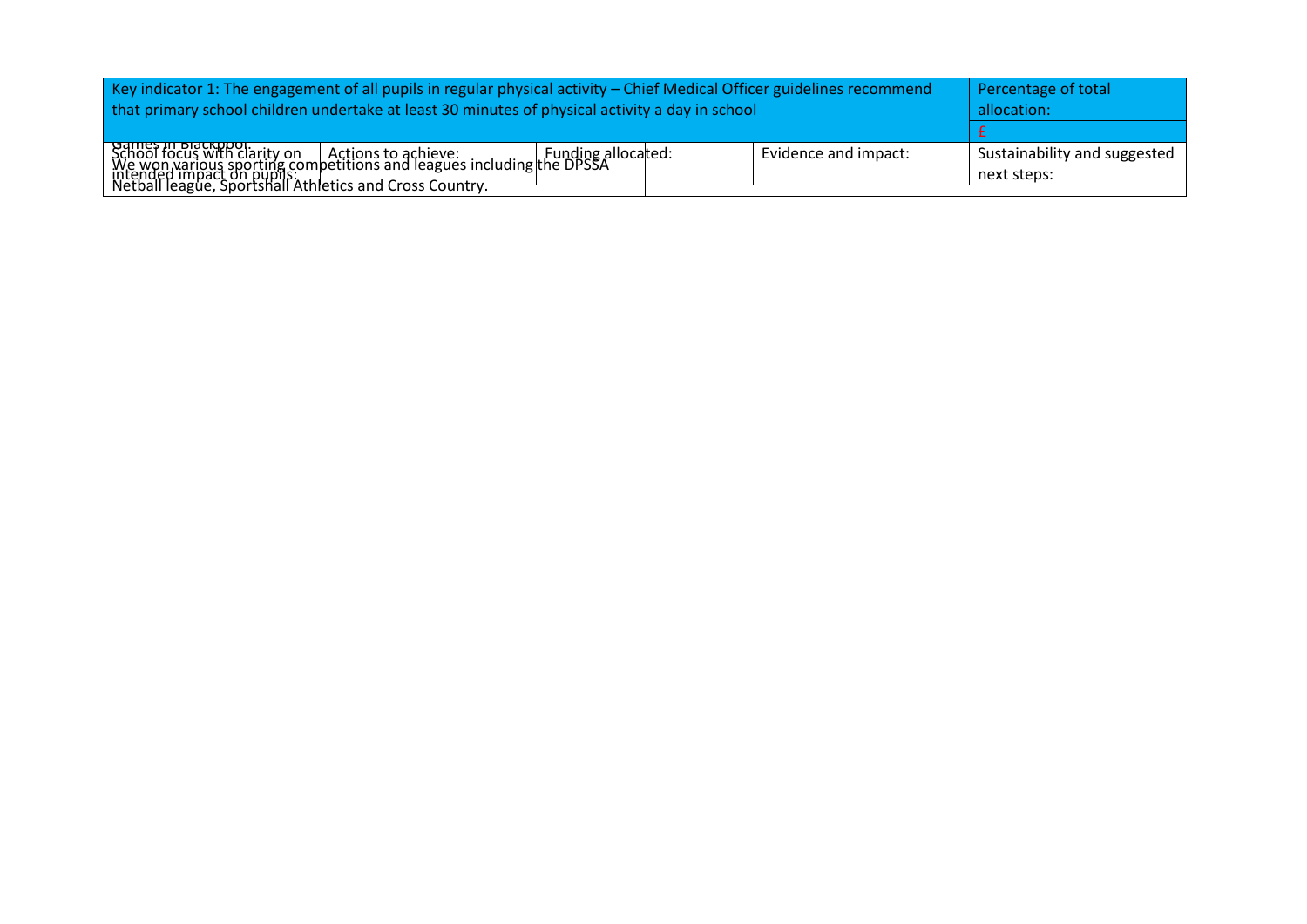| Purchase equipment for PE,     | Regular checks of the PE       | £500.00 Lunch Time           |  |
|--------------------------------|--------------------------------|------------------------------|--|
| lunch time activities (fitness | cupboard to check for wear     | Equipment                    |  |
| markings) and Sports Day.      | and tear and replacements      | £500.00 Lancashire CPD       |  |
| Enables staff to deliver a     | needed.                        | training for 2 members of    |  |
| more precise lesson with       | Regular checks with the staff  | welfare staff.               |  |
| the aid of resources.          | to ask for any equipment       |                              |  |
| Creates calmer lunchtimes      | needed.                        | Total predicted spend:       |  |
| with less arguments or         | Book Welfare staff onto CPD    | £1000.00                     |  |
| fights.                        | courses focusing on            |                              |  |
| Increases pupil participation  | playtime activities to         |                              |  |
| in activities                  | incorporate 30 minutes of      |                              |  |
| Increases interest in sport    | physical activity.             |                              |  |
| and a healthy lifestyle        | Research fixed playtime        |                              |  |
| Motivates children to          | equipment such as an           |                              |  |
| perform better during          | outdoor gym facility.          |                              |  |
| Sports Day                     |                                |                              |  |
| Prepares children for their    |                                |                              |  |
| daily learning                 |                                |                              |  |
| Contributes towards the        |                                |                              |  |
| engagement of all pupils in    |                                |                              |  |
| regular physical activity      |                                |                              |  |
| Provides a broad experience    |                                |                              |  |
| of a range of sports and       |                                |                              |  |
| activities                     |                                |                              |  |
| Also fits in Key Indicators 2, |                                |                              |  |
| 4 & 5                          |                                |                              |  |
|                                |                                |                              |  |
| Develop specific clubs for     |                                |                              |  |
| less active, SEN and PP        | Organise training for 2        |                              |  |
| children.                      | members of staff to attend     |                              |  |
| This enables and encourages    | training sessions (Similar to  | £10.00 per hour for staff to |  |
| our less active, SEN and PP    | Change for Life/CPD) in        | run the club (2 staff per    |  |
| children to take part in       | order to lead a club in Spring | session = $£20.00$ per hour  |  |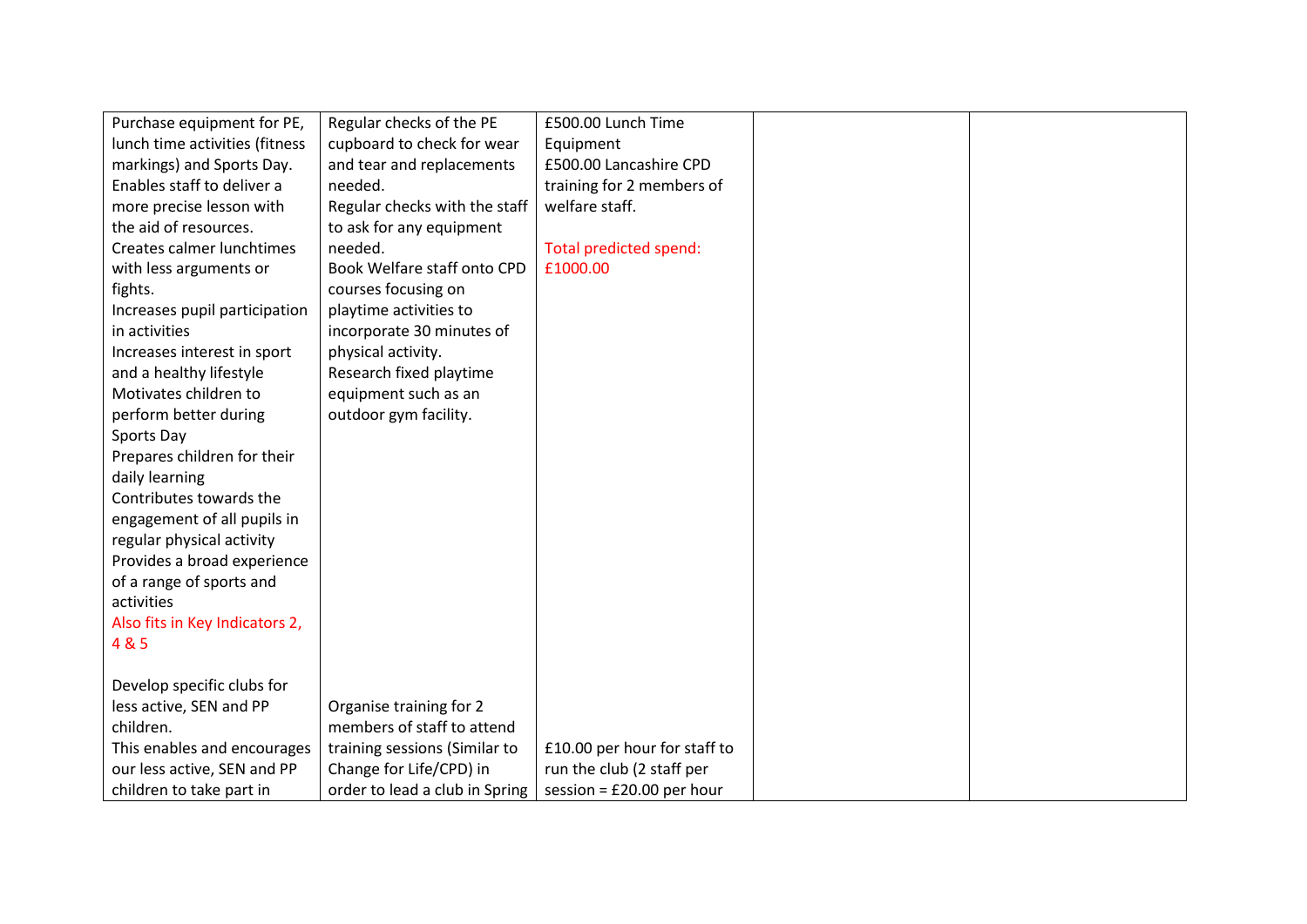| extra-curricular sports-        | Term.                          | session)                      |  |
|---------------------------------|--------------------------------|-------------------------------|--|
| based activities which they     | Identify children in the first | 10 weeks = $£200.00$ total    |  |
| may otherwise have been         | term with CT's and support     | cost.                         |  |
| unable to do                    | staff.                         |                               |  |
| Increases interest in sport     | Complete admin and notify      | Total predicted spend:        |  |
| and a healthy lifestyle         | parents via dojo.              | £200.00                       |  |
| Also fits in Key Indicator 4    |                                |                               |  |
|                                 |                                |                               |  |
| Contribute towards              |                                |                               |  |
| specialist PPA cover.           |                                | Orienteering specialist lead  |  |
| All children will be physically |                                | teachers for CPD and PPA      |  |
| active.                         |                                | cover in Years 5 & 6          |  |
| Provides a broad experience     |                                |                               |  |
| of a range of sports and        |                                | Total predicted spend:        |  |
| activities.                     |                                | £600.00                       |  |
| The coach engages some          |                                | (including visit to           |  |
| children who don't always       |                                | <b>Feniscowles Recreation</b> |  |
| join in in class.               |                                | Ground)                       |  |
| All children are taught by      |                                |                               |  |
| qualified sports coaches        |                                |                               |  |
| who deliver a curriculum        |                                |                               |  |
| that develops children's        |                                |                               |  |
| skills and techniques           |                                |                               |  |
| through a multi-sports          |                                |                               |  |
| approach.                       |                                |                               |  |
| They provide high quality       |                                |                               |  |
| teaching in which the           |                                |                               |  |
| children engage in both         |                                |                               |  |
| traditional and alternative     |                                |                               |  |
| sports.                         |                                |                               |  |
| Aids towards increasing         |                                |                               |  |
| pupil participation in          |                                |                               |  |
| competitive sports.             |                                |                               |  |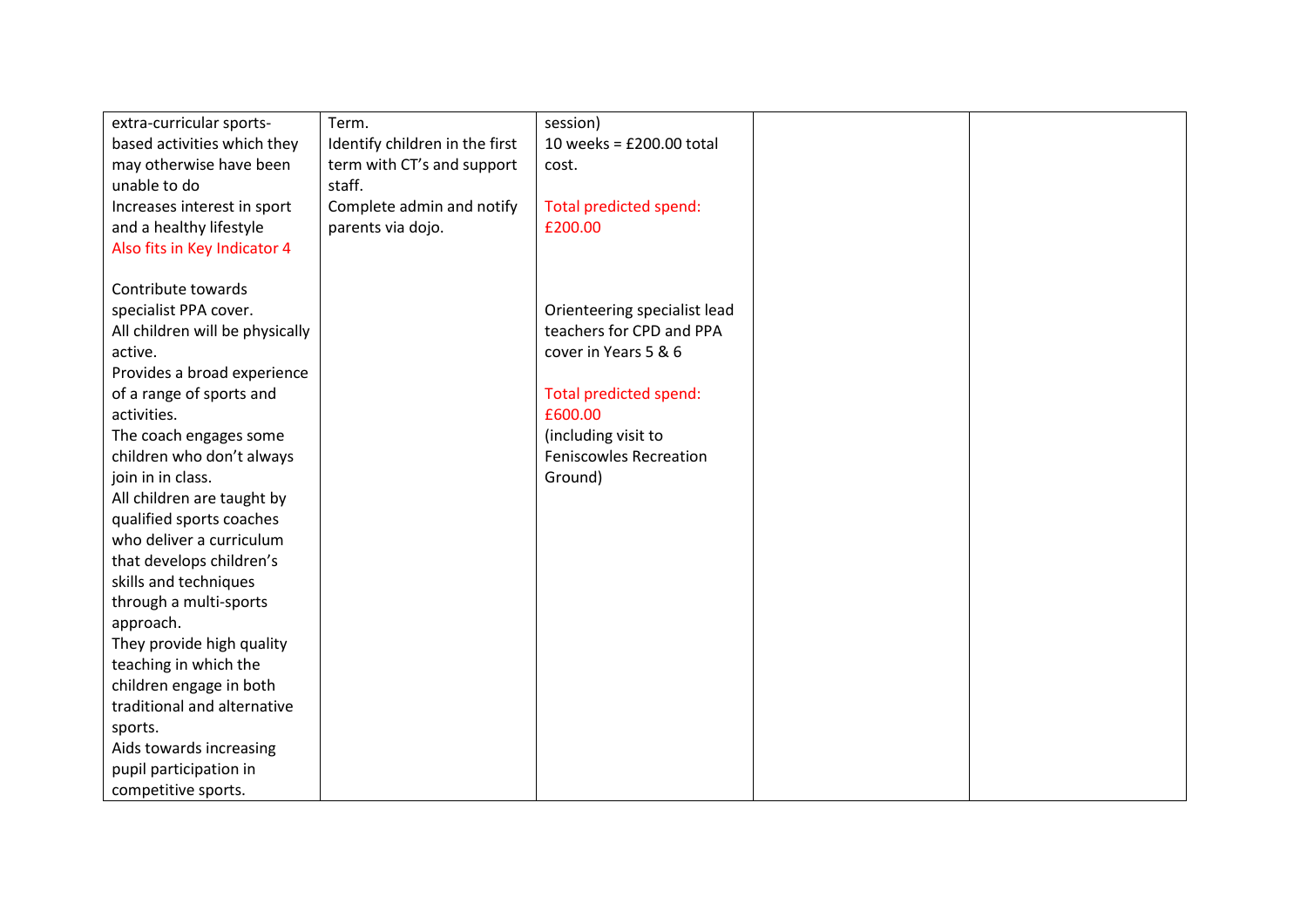| Increases pupil motivation.    |                               |                              |  |
|--------------------------------|-------------------------------|------------------------------|--|
| Raises standard of pupil       |                               |                              |  |
| performance.                   |                               |                              |  |
| Also fits into Key Indicator 4 |                               |                              |  |
|                                |                               |                              |  |
|                                |                               |                              |  |
| Pay for Pupil premium          |                               |                              |  |
| children to attend paid clubs  | Add notification of clubs to  |                              |  |
| and catch up swimming for      | dojo and then calculate cost  |                              |  |
| those PP children yet to       | of PP children wanting to     |                              |  |
| meet the 25m standard.         | attend.                       |                              |  |
| (range of children in Year     | Send a letter/ask office to   |                              |  |
| $4,5$ and $6)$                 | call all pupil premium        |                              |  |
| This enables and encourages    | children notifying them of a  |                              |  |
| our Pupil Premium children     | free place                    |                              |  |
| to take part in                | Assess the children to see if |                              |  |
| extracurricular sports- based  | they can swim 25m             | £200.00 Autumn clubs         |  |
| activities which they may      | Arrange a catch up            | £200.00 Spring clubs         |  |
| otherwise have been unable     | swimming session for the      | £200.00 Summer clubs         |  |
| to do                          | summer term that doesn't      |                              |  |
| Increases interest in sport    | clash with the current Year 3 | Total predicted spend:       |  |
| and a healthy lifestyle        | session on a Friday.          | £600.00                      |  |
| Ensures our children are       |                               |                              |  |
| confident with a life- saving  |                               | £2000.00 from the catch -up  |  |
| skill                          |                               | swimming sessions for PP     |  |
| Helps families to allow their  |                               | children in Years4,5 & 6     |  |
| children to learn to swim at   |                               | Cost of session $-$ £1500.00 |  |
| no cost.                       |                               | Transport - £500.00          |  |
|                                |                               |                              |  |
| Extra term of swimming         |                               | Total predicted spend:       |  |
| provision for Year 3           |                               | £2000.00                     |  |
| (Summer Term 2020)             |                               |                              |  |
|                                | Book further swimming         | Total predicted spend:       |  |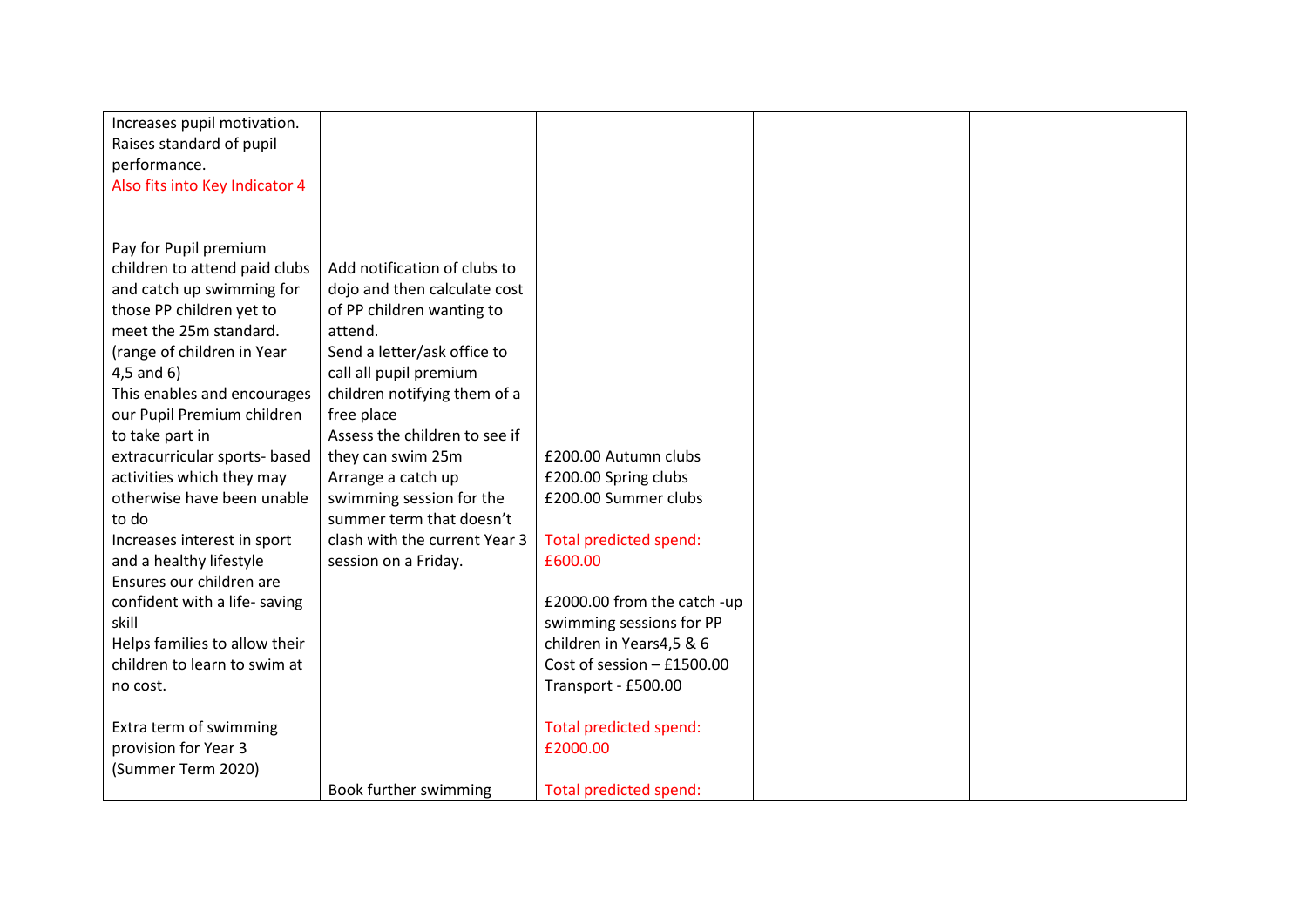|                             | course by liasing with Claire   | £3000.00               |  |
|-----------------------------|---------------------------------|------------------------|--|
| Get an outside gymnasium    | <b>Burchenough and Business</b> |                        |  |
| fitted to the area directly | Manager.                        |                        |  |
| outside Years 3 and 4.      |                                 |                        |  |
|                             | Contact various companies       | Total predicted spend: |  |
|                             | who advertise online and        | £8000.00               |  |
|                             | collect quotes after            |                        |  |
|                             | meetings on site.               |                        |  |
|                             | Compare quotes and              |                        |  |
|                             | organise/instruct most          |                        |  |
|                             | competitive/good customer       |                        |  |
|                             | feedback.                       |                        |  |

| Key indicator 2: The profile of PE and sport being raised across the school as a tool for whole school improvement | Percentage of total<br>allocation: |  |  |             |
|--------------------------------------------------------------------------------------------------------------------|------------------------------------|--|--|-------------|
|                                                                                                                    | - %                                |  |  |             |
| School focus with clarity on                                                                                       | Sustainability and suggested       |  |  |             |
| intended impact on pupils:                                                                                         |                                    |  |  | next steps: |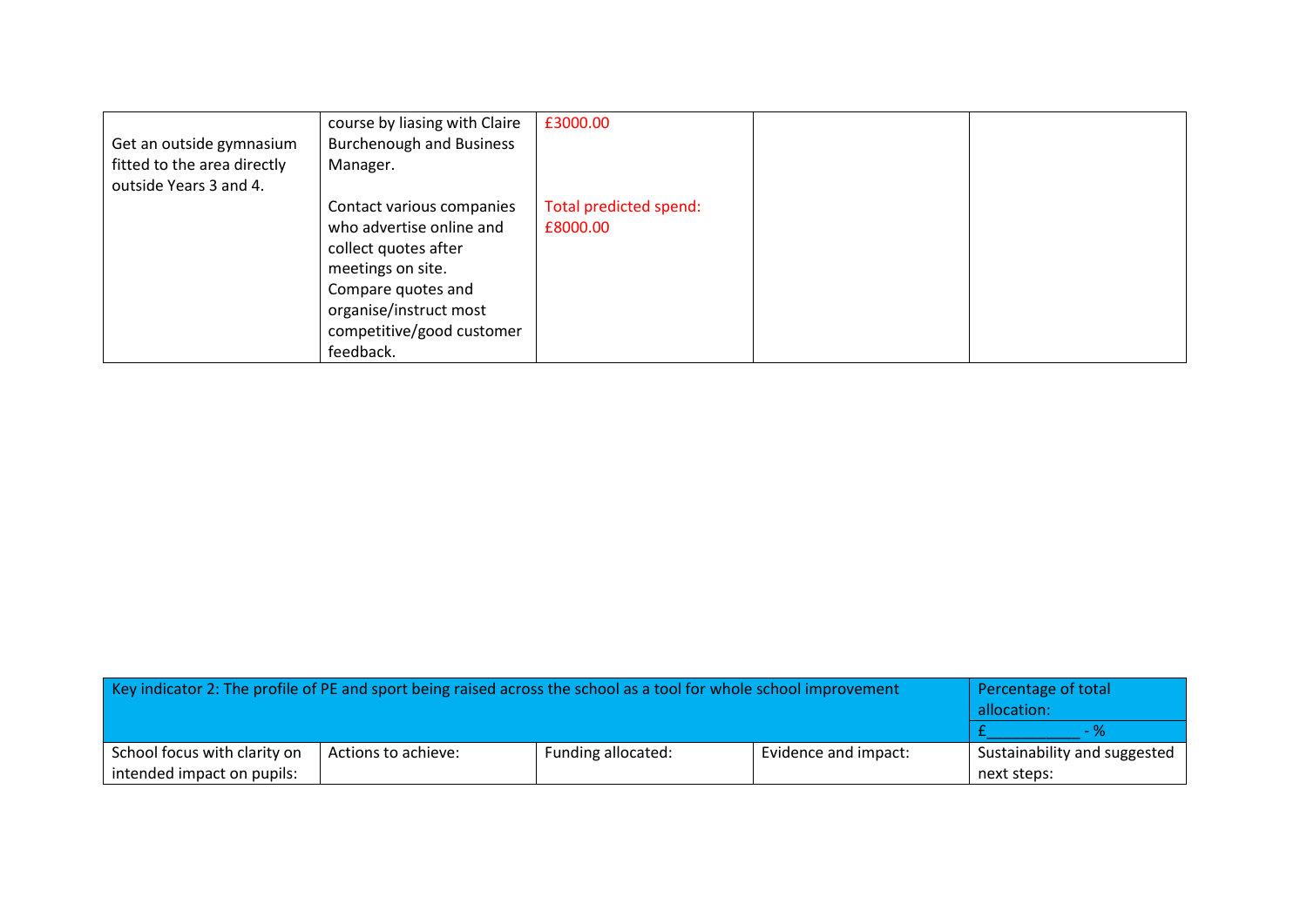| Take part in as many cluster   | Look at BwD Primary          | £1500.00 specialist coaching  |  |
|--------------------------------|------------------------------|-------------------------------|--|
| and borough competitions       | <b>Schools Competitions</b>  | prior to                      |  |
| as possible with specialist PE | Calendar at the start of the | competitions/events. Focus    |  |
| teacher to train/coach         | academic year and prioritise | on hockey and girls football. |  |
| before an event to increase    | events.                      |                               |  |
| success rate.                  | Add dates to train the       | Total predicted spend:        |  |
| Also fits in Key Indicator 5   | children after they have     | £1500.00                      |  |
|                                | attended trials.             |                               |  |
|                                |                              |                               |  |
| Select 6 children to           | Share the idea behind the    | £150.00 - Sports Leaders      |  |
| undertake Sports Leader        | role with Year 6 children.   | hoodies, training and         |  |
| training and the Young         | Choose from those            | equipment.                    |  |
| Ambassador Scheme.             | interested and liaise with   |                               |  |
| Provides an opportunity for    | their parents.               | Total predicted spend:        |  |
| children to lead and manage    | <b>Order Sports Leaders</b>  | £150.00                       |  |
| within PE. Adds to the         | hoodies x 6. Organise        |                               |  |
| provision of sports and        | meetings to be undertaken    |                               |  |
| activities we offer in school. | each Wednesday lunchtime.    |                               |  |
| Aids towards increasing        |                              |                               |  |
| pupil participation in         |                              |                               |  |
| competitive sport.             |                              |                               |  |
| Contributes towards the        |                              |                               |  |
| engagement of all pupils in    |                              |                               |  |
| regular physical activity.     |                              |                               |  |
| Provides support for the less  |                              |                               |  |
| active children during their   |                              |                               |  |
| lunch times, having their      |                              |                               |  |
| peers present.                 |                              |                               |  |
| Provides support for the       |                              |                               |  |
| SEND children during their     |                              |                               |  |
| competitions having their      |                              |                               |  |
| peers present.                 |                              |                               |  |
| Provides the Young             |                              |                               |  |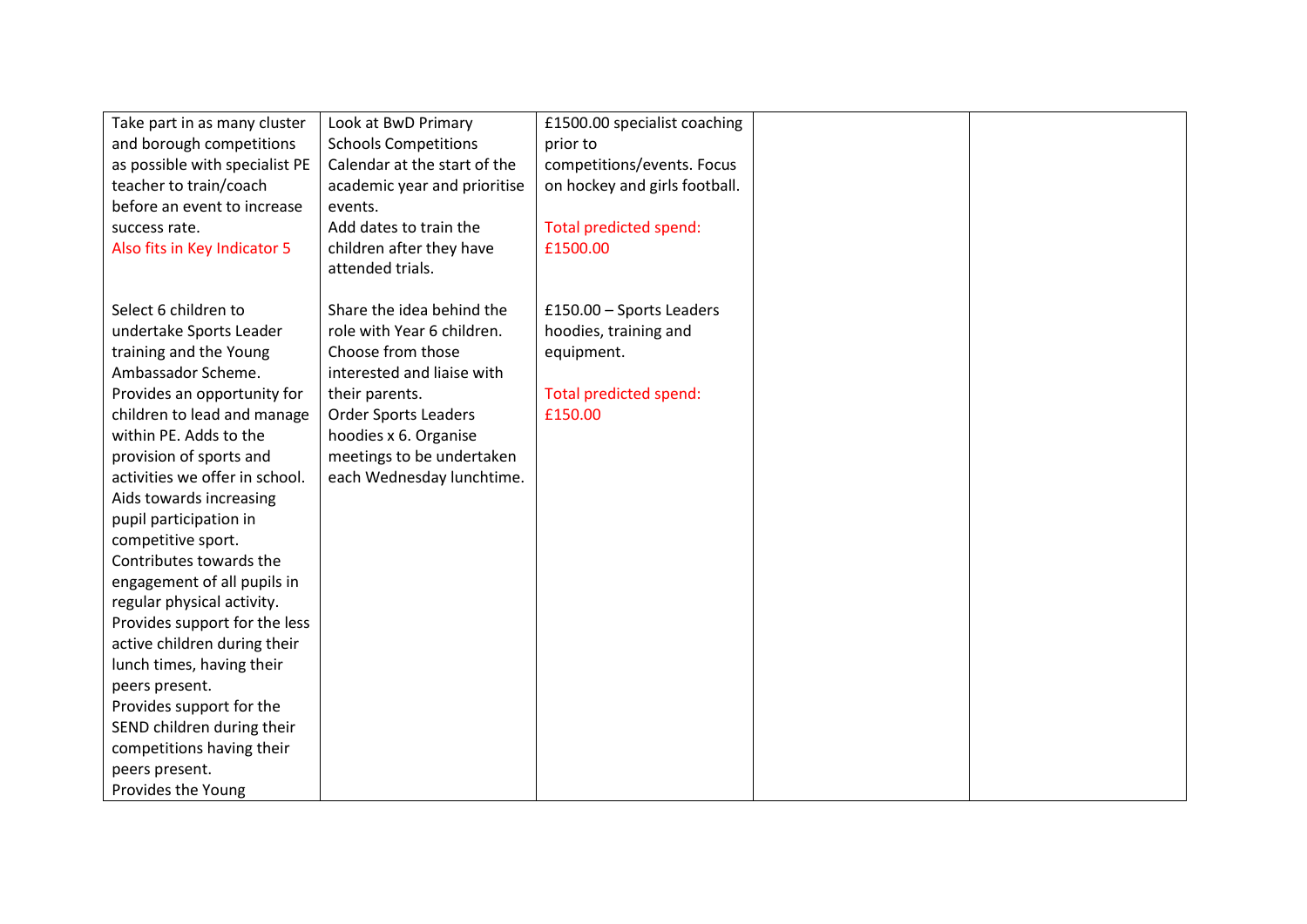| Ambassadors with              |  |  |
|-------------------------------|--|--|
| important leadership skills   |  |  |
| which they can use to lead    |  |  |
| within their PE lessons and   |  |  |
| in their future schooling and |  |  |
| careers.                      |  |  |
| Raises the profile of PE      |  |  |
| across the school             |  |  |
|                               |  |  |
|                               |  |  |
|                               |  |  |

| Key indicator 3: Increased confidence, knowledge and skills of all staff in teaching PE and sport | Percentage of total<br>allocation: |                        |                      |                              |
|---------------------------------------------------------------------------------------------------|------------------------------------|------------------------|----------------------|------------------------------|
|                                                                                                   |                                    |                        |                      | $-$ %                        |
| School focus with clarity on                                                                      | Actions to achieve:                | Funding allocated:     | Evidence and impact: | Sustainability and suggested |
| intended impact on pupils:                                                                        |                                    |                        |                      | next steps:                  |
| Buy in specialist dance                                                                           | Find out any available             | Total predicted spend: |                      |                              |
| teachers and coaches for                                                                          | courses/ coaching specialists      | £900.00                |                      |                              |
| staff CPD after being                                                                             | and lead teachers and share        |                        |                      |                              |
| highlighted through staff                                                                         | with staff                         |                        |                      |                              |
| questionnaires.                                                                                   | Complete any registration          |                        |                      |                              |
| Improves standards of pupil                                                                       | forms and book supply if           |                        |                      |                              |
| performance                                                                                       | needed                             |                        |                      |                              |
| Increases knowledge of                                                                            | Confirm dates and liaise           |                        |                      |                              |
| staff.                                                                                            | with HT and Business               |                        |                      |                              |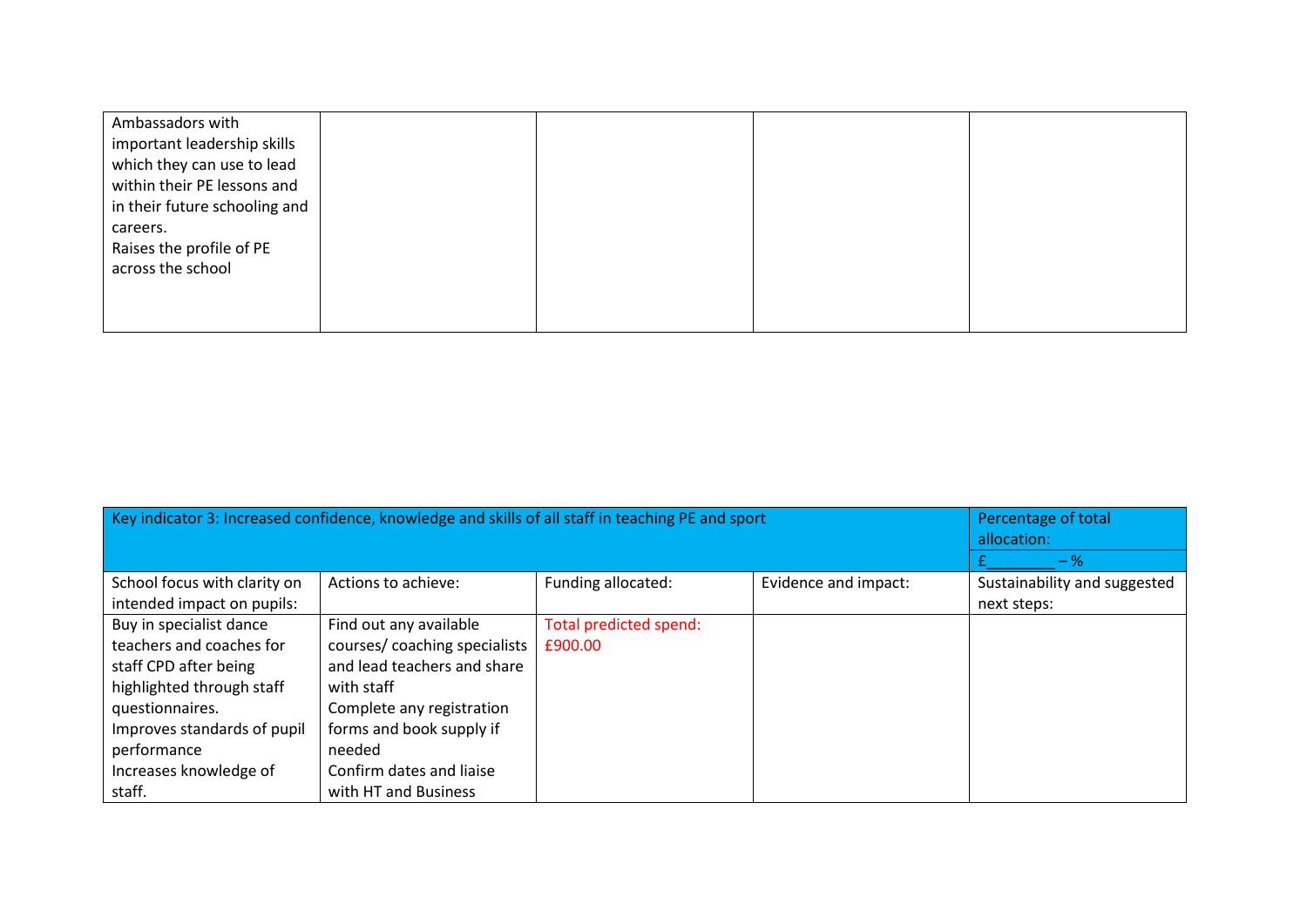| s profile of PE across<br>Raises | Manager.<br>. . |  |  |
|----------------------------------|-----------------|--|--|
| the school                       |                 |  |  |

| Key indicator 4: Broader experience of a range of sports and activities offered to all pupils |                              |                               | Percentage of total<br>allocation: |                              |
|-----------------------------------------------------------------------------------------------|------------------------------|-------------------------------|------------------------------------|------------------------------|
|                                                                                               |                              |                               |                                    | £<br>$-$ %                   |
| School focus with clarity on                                                                  | Actions to achieve:          | Funding allocated:            | Evidence and impact:               | Sustainability and suggested |
| intended impact on pupils:                                                                    |                              |                               |                                    | next steps:                  |
| Book a visit to an Outdoor                                                                    | Research OAA centres that    | £30.00 per child for visit to |                                    |                              |
| Adventure Activity provider.                                                                  | are within an hours drive of | Rock and River.               |                                    |                              |
| Year 5 - PGL Winmarleigh                                                                      | the school.                  | $£30.00 \times 30 = £900.00$  |                                    |                              |
| Residential (3 days/2 nights)                                                                 | Liaise with the coach        |                               |                                    |                              |
| Year 4 - PGL Winmarleigh                                                                      | companies on dates and       | Total predicted spend:        |                                    |                              |
| Residential (2 days/1 night)                                                                  | availability for travel.     | £900.00                       |                                    |                              |
| Year 3 - OAA Day visit                                                                        | Complete relevant admin      |                               |                                    |                              |
| The children have the                                                                         | and Safeguarding             | £50.00 subsidy per child for  |                                    |                              |
| opportunity to work outside                                                                   | procedures.                  | both Y4 and Y5 PGL visits     |                                    |                              |
| of the school using the                                                                       | Book visit for Years 3 -5 in | $£50.00 \times 57 = £2850.00$ |                                    |                              |
| centres facilities, providing                                                                 | Spring/Summer Term 2020.     |                               |                                    |                              |
| real life experiences and the                                                                 |                              | Total predicted spend:        |                                    |                              |
| use of resources that our                                                                     |                              | £2850.00                      |                                    |                              |
| school doesn't have.                                                                          |                              |                               |                                    |                              |
| Provides a broad experience                                                                   |                              |                               |                                    |                              |
| of a range of outdoor                                                                         |                              |                               |                                    |                              |
| learning activities such as                                                                   |                              |                               |                                    |                              |
| climbing, abseiling and                                                                       |                              |                               |                                    |                              |
| archery.                                                                                      |                              |                               |                                    |                              |
| Also fits in Key Indicator 1,                                                                 |                              |                               |                                    |                              |
| 2, 4 & 5                                                                                      |                              |                               |                                    |                              |
| Increases pupil motivation.                                                                   |                              |                               |                                    |                              |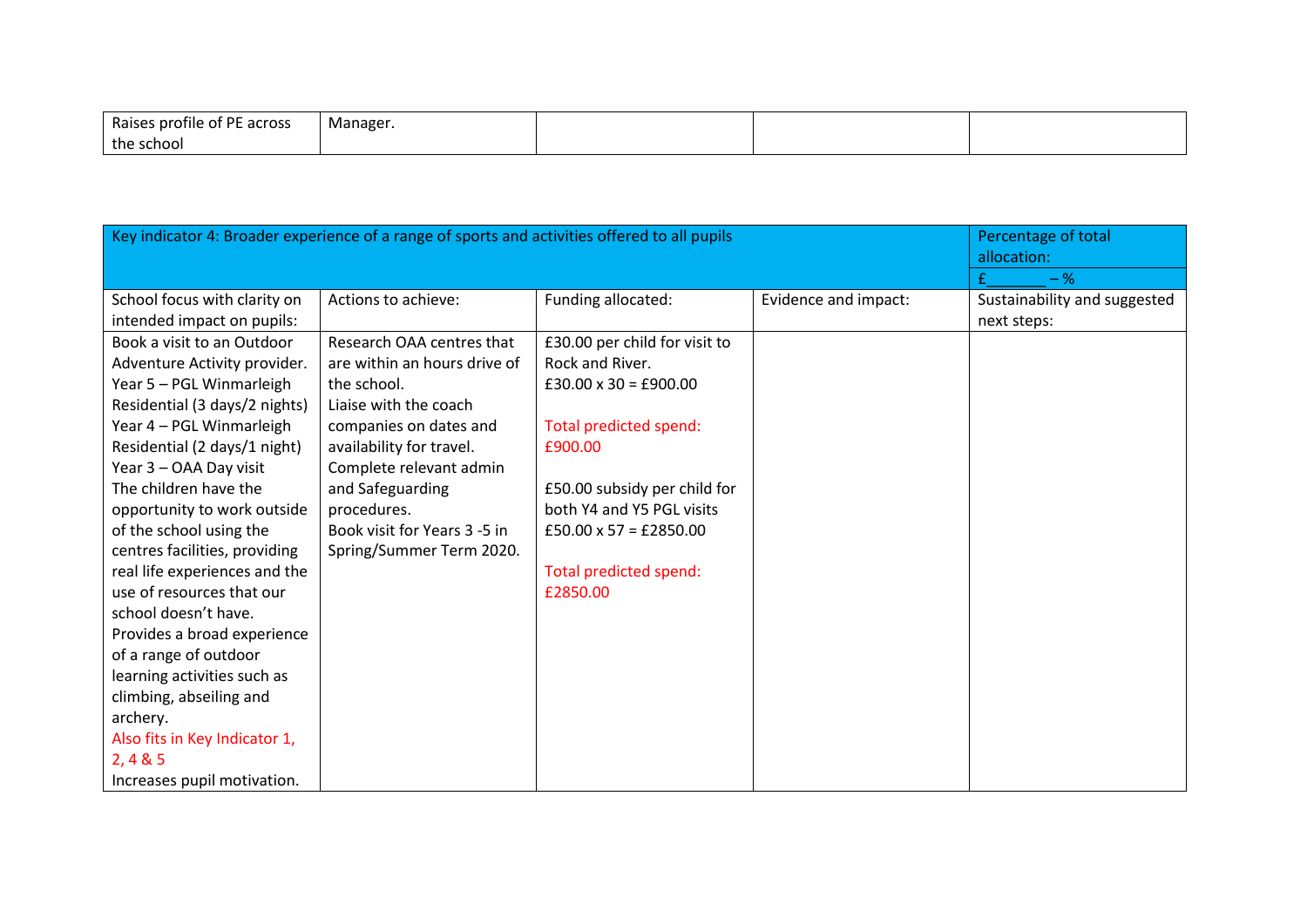| Raises standard of pupil      |  |  |
|-------------------------------|--|--|
| performance                   |  |  |
| Also fits in Key Indicators 1 |  |  |
| & 2                           |  |  |
|                               |  |  |
|                               |  |  |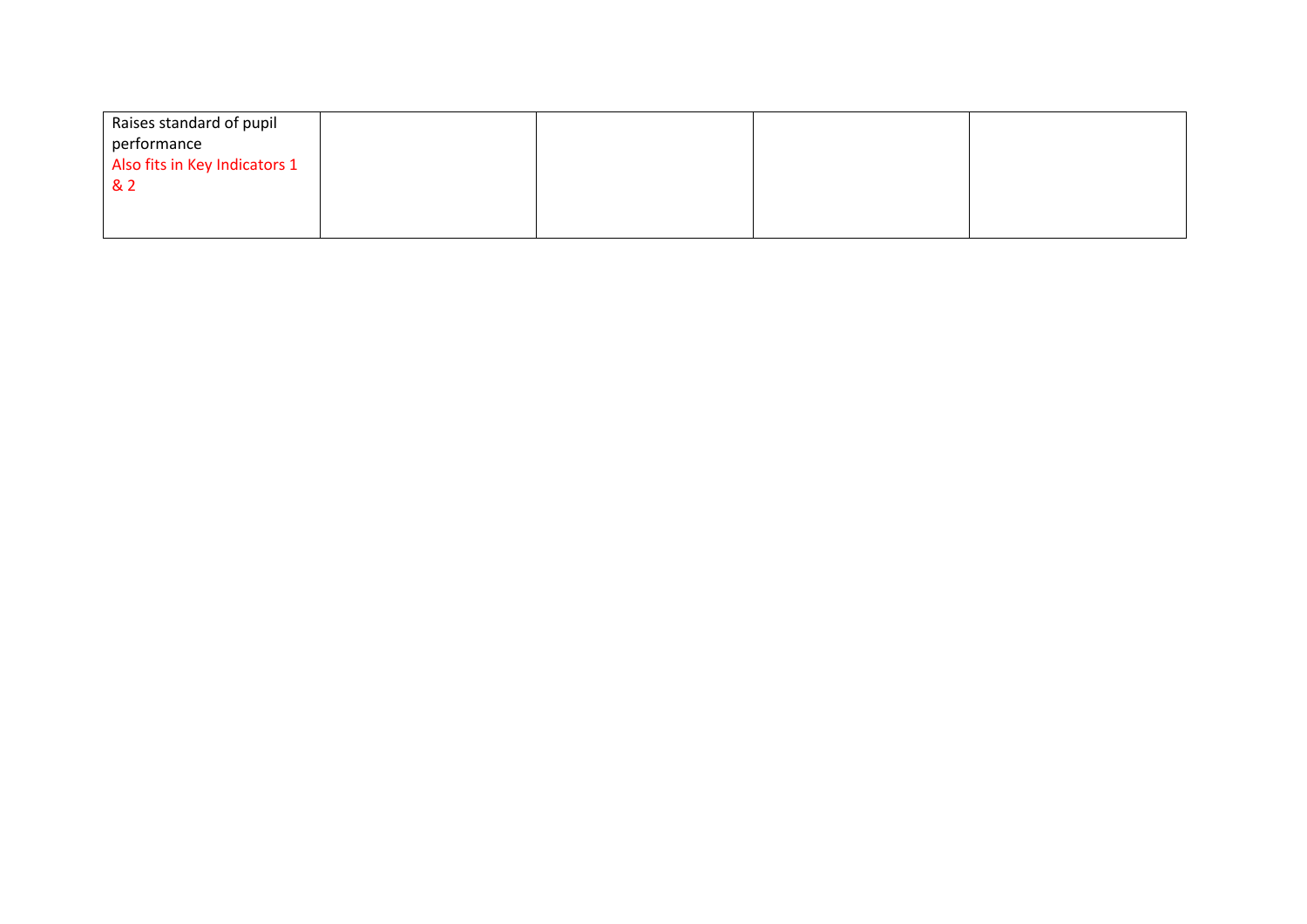|                               | Key indicator 5: Increased participation in competitive sport |                          |                      | Percentage of total<br>allocation: |
|-------------------------------|---------------------------------------------------------------|--------------------------|----------------------|------------------------------------|
|                               |                                                               |                          |                      | $-$ %                              |
| School focus with clarity on  | Actions to achieve:                                           | Funding allocated:       | Evidence and impact: | Sustainability and suggested       |
| intended impact on pupils:    |                                                               |                          |                      | next steps:                        |
| Pay for competitions and      | Go through the list of                                        | £150.00 transport and    |                      |                                    |
| the cost of coaches/minibus'  | competitions from Andrew                                      | venue hire               |                      |                                    |
| to get there.                 | Mercer.                                                       | £400.00 DPSSA fund for   |                      |                                    |
| Increases pupil motivation.   | Ensure all year groups have                                   | School Games organisers. |                      |                                    |
| Enhances our inclusive        | a competition that they can                                   | £1,800.00 SLA agreement  |                      |                                    |
| provision (SEN festival,      | attend.                                                       | with Premium Games       |                      |                                    |
| Boccia)                       | Ensure a range of sporting                                    | package.                 |                      |                                    |
| Enhances a positive attitude  | types are entered.                                            |                          |                      |                                    |
| and engagement in and         | Ensure there are plenty of                                    | Total predicted spend:   |                      |                                    |
| towards competition.          | opportunities for B team                                      | £2350.00                 |                      |                                    |
| Larger groups also allows for | events.                                                       |                          |                      |                                    |
| B and C teams to enter        | Put the dates on the                                          |                          |                      |                                    |
| competitions.                 | calendar and inform staff at                                  |                          |                      |                                    |
| Increases our links and       | Wednesday development                                         |                          |                      |                                    |
| partnerships with other       | meetings.                                                     |                          |                      |                                    |
| schools                       |                                                               |                          |                      |                                    |
| Raises the profile of PE      |                                                               |                          |                      |                                    |
| across the school             |                                                               |                          |                      |                                    |
| Enhances a positive attitude  |                                                               |                          |                      |                                    |
| and engagement in and         |                                                               |                          |                      |                                    |
| towards competition.          |                                                               |                          |                      |                                    |
| Aids towards increasing       |                                                               |                          |                      |                                    |
| pupil participation in        |                                                               |                          |                      |                                    |
| competitive sport             |                                                               |                          |                      |                                    |
| Increases our links and       |                                                               |                          |                      |                                    |
| partnerships with other       |                                                               |                          |                      |                                    |
| schools and local venues      |                                                               |                          |                      |                                    |
| Also fits in Key Indicator 2  |                                                               |                          |                      |                                    |